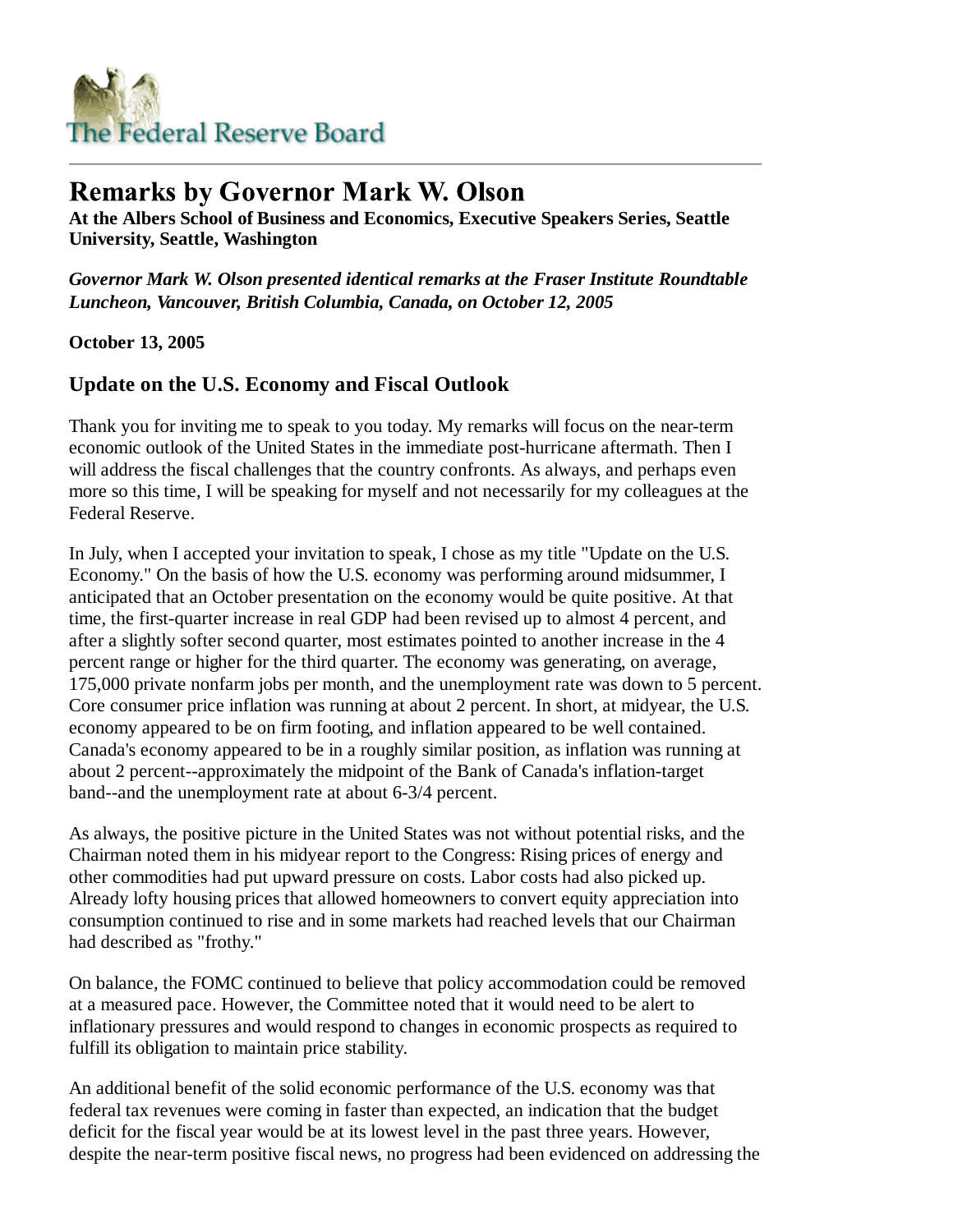longer-term fiscal issues involving the significant projected rise in spending for federal health and retirement programs.

In any event, I had expected that I would be going into the September FOMC meeting, and then speaking to you, with the U.S. economy on an upward trajectory. But that expectation changed dramatically when Hurricanes Katrina and Rita came along. Although the combined effect of the hurricanes was contained within a geographic area that accounted for just under 2 percent of the nation's population and roughly the same amount of the nation's production and income, the potential for spillover effects on the economy more broadly was difficult to assess. The disruptive effect on oil refining, natural gas distribution, and chemical production; the damage to major ports and transportation infrastructure; and the significant devastation of a major city raised the risks of an effect on the economy that exceeded the direct effects on the areas battered by the storms. To be sure, these disruptions also had adverse implications for costs and prices. Further clouding the picture, the fiscal policy implications of funding the rebuilding and restoration had not yet been fully defined.

As our September FOMC meeting followed Hurricane Katrina by approximately three weeks and was held concurrently with the formation of Hurricane Rita, I felt that there was insufficient information as well as great uncertainty about how these forces would play out in the near term. As a result, I voted to pause in the removal of policy accommodation until more was known.

What was clear then, and has become even more evident in the time since, is that the Gulf Coast of the United Sates suffered extraordinary human and economic losses. The news reports have graphically displayed the tragic dislocations of millions of people, loss of life, and destruction of property. As well, we have seen moving examples of the efforts directed toward the rescue of and care for the victims of the storms. More recently, the massive cleanup operations have gained momentum, and it has been awesome to witness the determination of people beginning to rebuild their lives. These forces--the destruction wrought by the hurricane and the reconstruction efforts--will be two of the key factors shaping economic activity in coming months.

A frustrating aspect of the situation is that even now, some six weeks after the first of the hurricanes made landfall, the incoming data are only beginning to shed some light on the economic ramifications of the storms. Clearly, however, the destructive power of these hurricanes reduced economic activity by forcing the evacuation of millions of people from their places of work, destroying factories and offices, shuttering businesses, and closing schools and government offices. The overall magnitude of many of these effects will be difficult for economic statisticians to measure. In the industrial sector, however, a number of real-time indicators are available, and they show the effect in that sector to have been significant. The Federal Reserve estimates that Hurricane Katrina reduced industrial production by 0.3 percent in August, even though it struck near the end of the month. Oil and gas production and refining were particularly hard hit. Hurricane Rita further damaged the Gulf Coast infrastructure and set back the pace of recovery. In normal times, the Gulf produces 1-1/2 million barrels of crude oil per day--about 30 percent of the national total--and 10 billion cubic feet of natural gas per day--about 20 percent of the national total. After Hurricane Rita struck, 100 percent of the oil production in the Gulf region was shut in for a time, as was 80 percent of the natural gas production. Petroleum refining, chemical plants, and electricity distribution were also relatively hard hit by the hurricanes. All told, industrial production was held down significantly in September as a result of lower output in these sectors.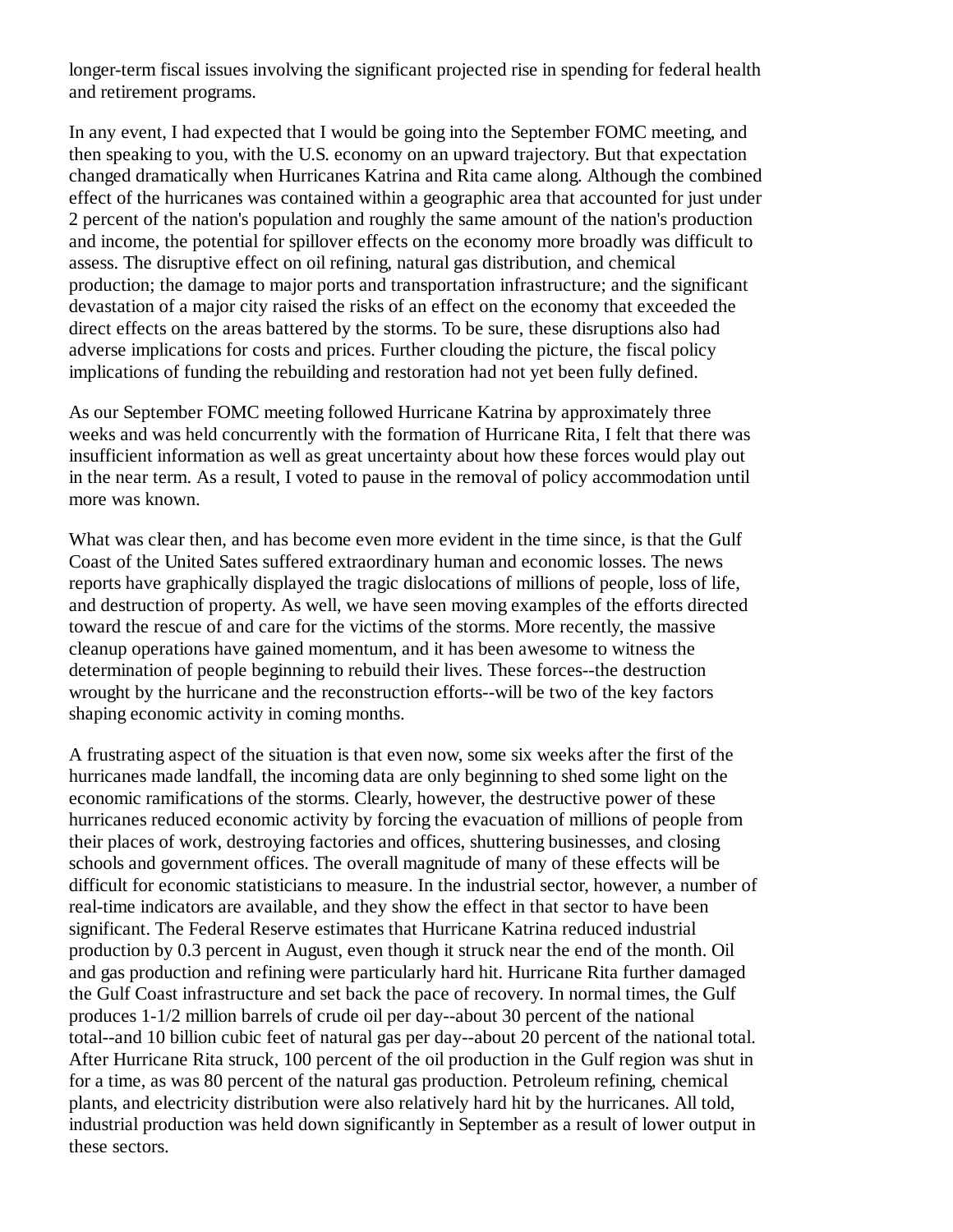That said, various daily and weekly data sources indicate that the industrial sector is beginning to recover in October as oil and gas production come back on line and repairs to factories and distribution advance. The resilience and resourcefulness of the U.S. economy is illustrated by the reactions of firms and industries to the disruptions. For example, the reduction in refining capacity in the Gulf has been partly replaced by higher operating rates in other areas, shifts in the composition of refined products, and an increased reliance on imports. As a result, stock-outs and supply disruptions in the energy sector have not been widespread, at least thus far. Industry sources suggest that much of the repair and recovery effort will likely be undertaken over the course of the next several months, and as that occurs, production rates should gradually return to normal.

Beyond the industrial sector, one indicator of economic activity more broadly is the behavior of employment. Last week's employment report for September indicated that private nonfarm employment fell 66,000, compared with increases averaging around 175,000 per month over the preceding twelve months. The shortfall of roughly 240,000 jobs from the earlier trend is a crude measure of the direct disruption effects of the hurricane. More important, the apparent absence of significant indirect effects in other areas of the United States is an indication that the underlying gains in employment and income were well maintained outside the Gulf region.

An important question for policymakers is how inflation and economic activity will respond in coming months. One concern is that the rise in energy prices, as well as the downshift in consumer confidence seen in recent readings, may hold back aggregate demand at least for a time. However, the rebuilding itself should provide some impetus to demand in coming quarters. At the same time, of course, higher prices for energy items, including gasoline, heating oil, and natural gas, will be adding to top-line inflation in the near term. As well, these price increases will put upward pressure on the costs of the producers of other items, thereby posing the risk of some impetus to core inflation. Whether these pressures are, in fact, passed through to core inflation will depend on a host of considerations, including the willingness of producers to absorb those cost increases and experience, at least for a time, lower profit margins. Needless to say, developments in this area will be the subject of intense scrutiny on my part in coming months.

A vital contributor to the rebuilding and recovery effort will be the various actions of the federal government. The magnitude of the devastation called for a significant response from the federal government, and the Congress and the President acted quickly to provide emergency spending and tax breaks to aid the areas affected by the hurricanes. Whether these emergency fiscal measures will ultimately be financed by increased federal borrowing, or by finding offsetting spending decreases or revenue increases, is still an unsettled issue in the Congress. To a certain extent, temporary emergency federal borrowing may be viewed as appropriate, as the costs would ultimately be spread out across all U.S. taxpayers over time. Nonetheless, given the current size of the federal deficit, additional federal borrowing raises issues because of the potential negative effects that higher deficits can have on the economy.

Although expected outlays and tax breaks for hurricane disaster relief raise concerns about future deficits, budget developments over the past year had turned positive before the hurricanes for the first time in a while. For the 2005 fiscal year that just closed at the end of last month, the U.S. federal government's budget deficit shrank, as federal tax revenues came in at a greater-than-expected pace. Although the final accounting for the fiscal year is yet to be tallied, Treasury data indicate that the federal budget deficit was probably equal to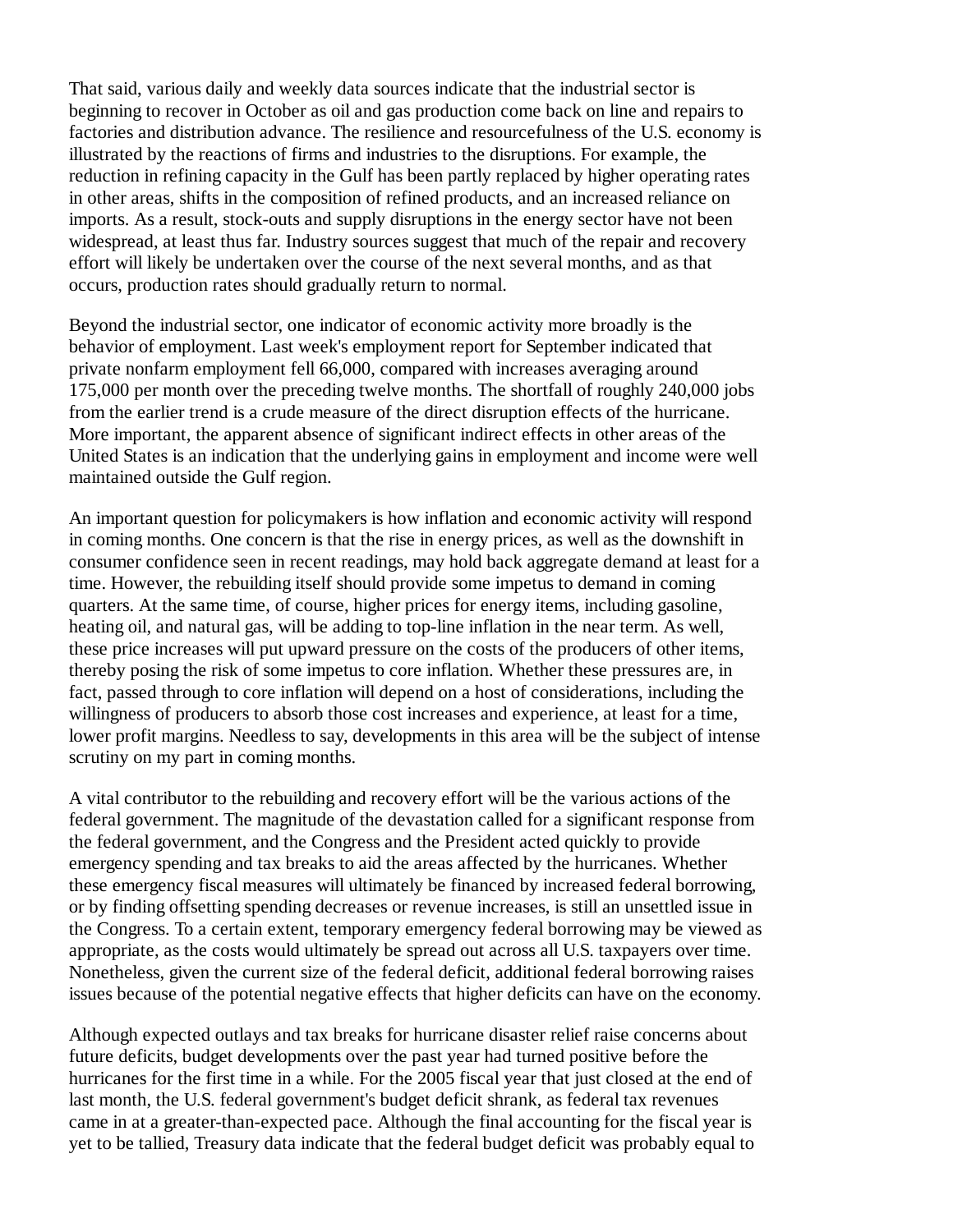about 2-1/2 percent of GDP--below its level of about 3-1/2 percent of GDP in the preceding two years.

That said, the budget figures for the fiscal year just ended were little affected by the fiscal policy response to the recent hurricanes. Only a small portion of the emergency federal outlays budgeted for hurricane relief were actually spent in September, the last month of the fiscal year. The bulk of the hurricane-related spending and tax relief will show up in the budget accounts in the current and next fiscal years. Moreover, the total magnitude of the federal response is still unknown, adding to the uncertainty associated with the fiscal outlook.

Viewed from a longer-term perspective, the financial position of the U.S. federal budget has oscillated dramatically over the past ten years. Ten years ago, the federal budget had a deficit that amounted to about 2-1/2 percent of GDP, roughly similar to the current percentage, and forecasts at that time pointed to some widening in this budget gap in future years. Budget agreements in earlier years--1990 and 1993--had both raised taxes and reduced spending, and the combination of these actions had helped lower the federal budget deficits from the levels of previous years. These budget agreements demonstrated the desire of policymakers to undertake some hard steps necessary to reduce the deficit. They had also put in place caps on so-called discretionary federal spending--that is, the portion of federal spending that is allocated annually--and had required that legislative changes to taxes or entitlement spending be deficit neutral, a requirement called the PAYGO rule. The PAYGO rule mandated that changes in taxes or entitlement spending be offset by other changes in taxes or entitlement spending so that the deficit was not increased. Despite the enactment of deficit-reducing legislation and the existence of these budget rules, the best estimates ten years ago had the federal budget still running deficits far into the future. However, as it turned out, a number of positive developments pushed the budget into surplus in 1998 through 2001.

Importantly, bipartisan support in the Congress for establishing and maintaining some measure of budget discipline was demonstrated by adherence to the guidelines set by the PAYGO rule and the discretionary spending caps. In the 1990s, the discretionary spending caps appeared to be effective in limiting the rise in annual spending appropriations. Defense spending declined by more than 2 percent of GDP, as the federal budget was able to claim a "peace dividend" after the breakup of the Soviet Union. Furthermore, nondefense discretionary spending was held about constant as a share of GDP. Discretionary spending was eventually allowed to exceed the spending caps but only after budget surpluses appeared in the late 1990s. The PAYGO rule was also effective in the later half of the 1990s when legislative changes to taxes and entitlement spending were relatively small and were essentially neutral in their estimated effects on future budget balance.

The federal budget also benefited significantly from economic developments that occurred outside of policy actions. In particular, federal tax revenues increased substantially more rapidly than expected and at a rate greater than the robust pace of economic growth seen in the late 1990s. Also, the rate of growth of medical care costs slowed somewhat from its high previous rate, in part because of legislative changes. Remarkable as it now seems, progress on the deficit was sufficiently dramatic that only five years ago serious policy discussions were undertaken concerning the possibility of effectively retiring all outstanding U.S. federal government debt. Obviously, the federal budget did not continue to unfold in the manner projected at that time.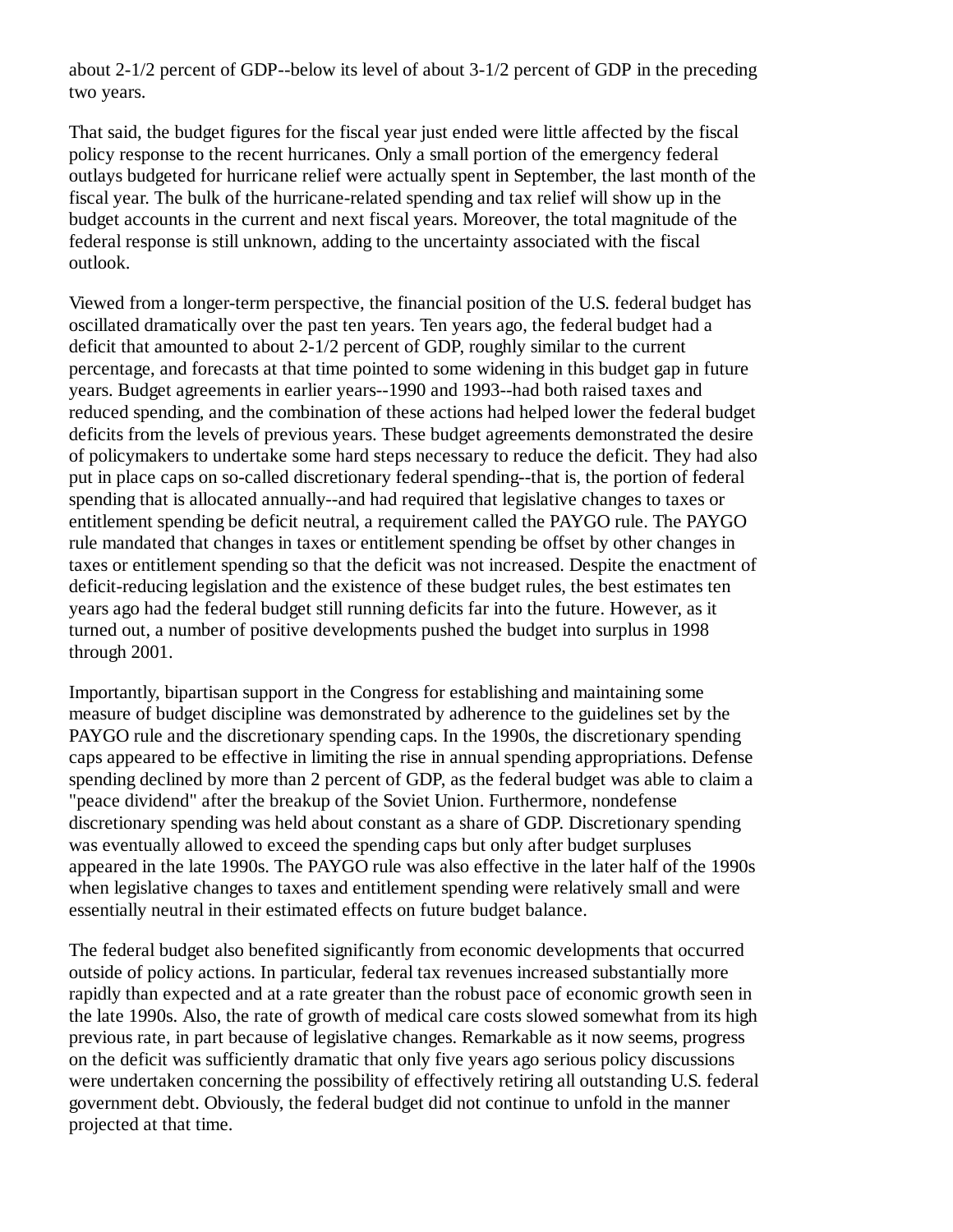The rapid pace of ascent from deficit to surplus in the late 1990s was exceeded by the pace of descent back to deficits beginning in 2002. This development was the result of a number of factors. In 2001, tax cuts approximately the size of projected on-budget surpluses were passed. Defense and homeland security spending increased in the wake of the attacks on September 11, 2001, and other nondefense domestic spending also increased at a substantially faster rate. The budget rules put in place back in 1990 and extended several times thereafter--both the caps on discretionary spending and the PAYGO rule--were allowed to expire after 2002, though the commitment to these rules had waned considerably over the preceding years. Besides these policy actions, spending for federal health programs also increased at faster rates as a result of a reacceleration in medical costs. During this time, the economy experienced a mild recession, and the stock market declined for several years after its peak in 2000.

A review of federal government outlays--both on and off budget--and revenues since the early 1990s helps put the issue in perspective. In the early 1990s, total federal outlays averaged about 22 percent of GDP, while revenues during that period were about 18 percent of GDP. Annual deficits were the result. By the late 1990s, outlays declined to under 19 percent of GDP, primarily as a result of significant reductions in defense spending relative to GDP, while revenues, boosted especially by a strong economy and a strong stock market, rose to a high of nearly 21 percent of GDP, thus yielding surpluses. Canada experienced an even larger consolidation of its government budget during the 1990s. More recently in the United States, total outlays have climbed back up to almost 20 percent of GDP, while revenue has dropped to about 17 percent of GDP and deficits have reemerged. In contrast to the U.S. fiscal situation, Canada has maintained its budget surpluses in recent years.

Worrisome as these short-term fiscal issues are for the United States, they pale in comparison with the fiscal issues that are projected to begin emerging by the end of this decade. In a few years, the U.S. baby-boom generation will start to retire. Thus, the ratio of retirees to workers in the United States is expected to increase rapidly. Indeed, this demographic phenomenon is confronting Canada and other major developed countries to an even greater degree than that expected in the United States. Population aging will put substantial pressure on the U.S. federal government budget, as spending for federal government retirement and health programs will rise rapidly. A more slowly growing workforce could also tend to damp economic growth and, thus, federal tax revenues.

So far, solutions to these long-term challenges have eluded policymakers. It is imperative, however, that solutions be identified and implemented. The sooner such changes are made, the less painful and disruptive they will be. Of course, I do not want to minimize how difficult these problems will be to solve. The Congressional Budget Office's long-run estimates for the United States indicate that demographic trends would boost federal spending by 5 percentage points of GDP by 2030, and even more thereafter, in the absence of changes to old-age programs.

The most important factor in ultimately achieving a federal government budget that balances over the business cycle and maintains that fiscal discipline over time is the will of the political system to make the necessary hard choices on government spending and taxes. One possible means of expressing that will, would be for the Congress to reinstitute a set of budget rules, possibly along the lines of the discretionary spending caps and the PAYGO rule originally included in the 1990 budget act; these rules may assist in the process of making the difficult choices among competing budget priorities. However, although the PAYGO